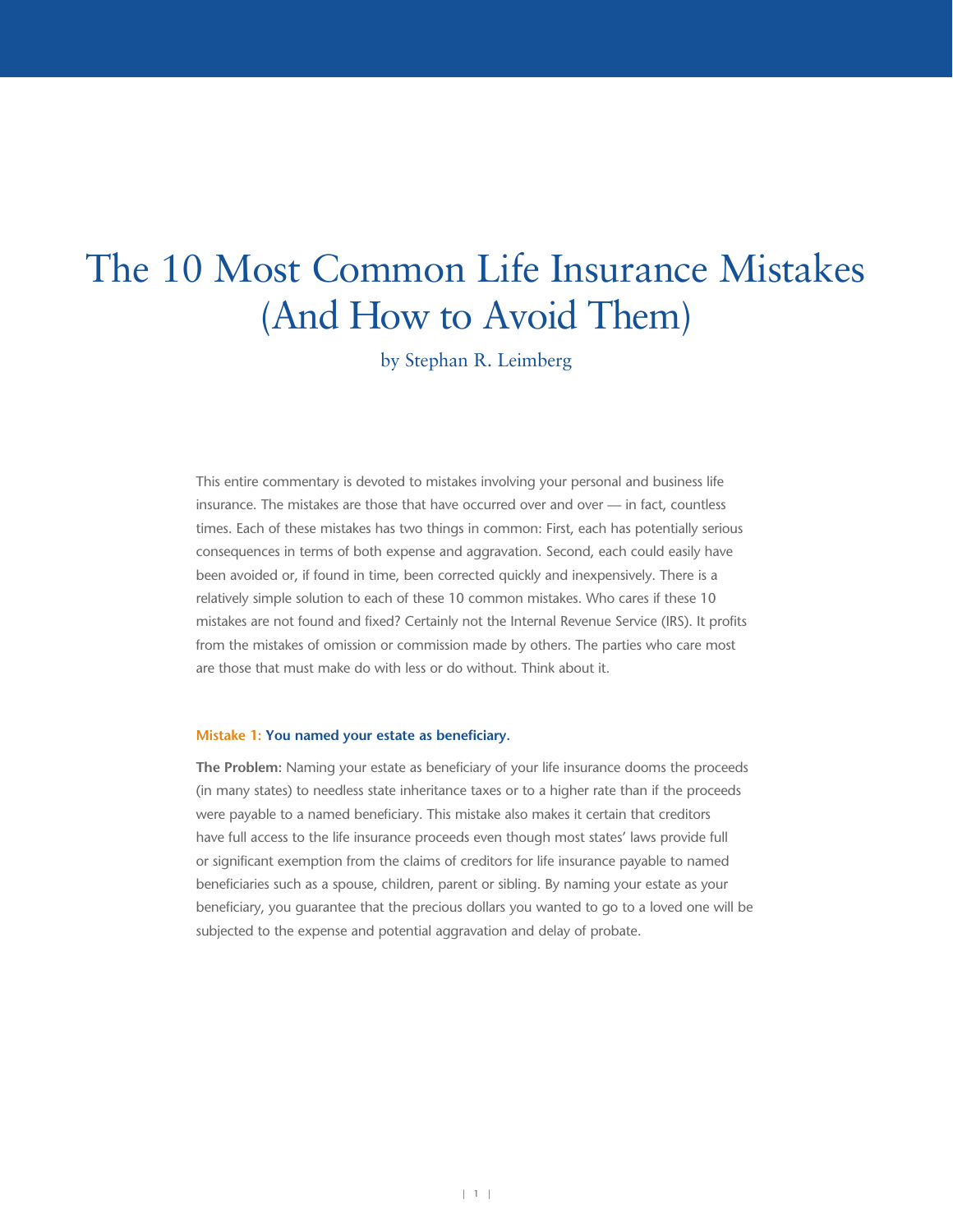**A Solution:** Change the beneficiary of your group insurance at work and your individually owned policies to the persons or organizations you really want to receive it. Cut out the tax man and others whom you don't want to be recipients of your life insurance.

## **Mistake 2: You failed to name at least two "backup" beneficiaries.**

**The Problem:** If the beneficiary you named dies before you do (even if only minutes before you), and you hadn't named other beneficiaries, the proceeds will be paid to your estate. This needlessly subjects it to all the problems of Mistake 1 just as if you had named your estate as your life insurance beneficiary.

**A Solution:** Employ the "Rule of Two." Name two backups for every person named in your life insurance policy as a beneficiary. (The Rule of Two is a good practice for all your dispositive documents and contracts. For instance, provide in your will, your trust, your pension or profit sharing plan, your IRA or HR-10 two backup beneficiaries and two backup guardians for your children. Provide two backup executors and/or trustees in case those you've named for some reason fail to qualify or cease to act.)

## **Mistake 3: You failed to check your policies at least every three years.**

**The Problem:** Many policies are payable to former spouses or others whom the insureds would not have wanted to receive the proceeds. Children born after a policy was purchased are often inadvertently omitted. This occurs because it's easy to forget whom you named as the beneficiary of your life insurance five or 10 years ago. Forgoing a once-every-three-years checkup also makes it likely that you may not have the best possible type of policy to meet your present needs.

**A Solution:** Have your insurance company confirm — in writing — that the policies are in force, whom your beneficiaries are and that your waiver of premium (a contractual provision that assures your policy is kept in force and continues coverage even if you can't pay the premiums because of disability) is effective. Check to see if the beneficiaries named are the people you want now as your beneficiaries and that the policy proceeds are payable to them in the manner that best meets their needs, abilities and circumstances.

# **Mistake 4: You haven't matched the product with the problem. (You've got the wrong type of life insurance.)**

**The Problem:** If you have a short-term product that will or may run out when you need it the most, you forfeit one of the most important benefits of buying life insurance — peace of mind. How can life insurance provide the mental comfort it is intended to provide if it may not work when it is needed the most?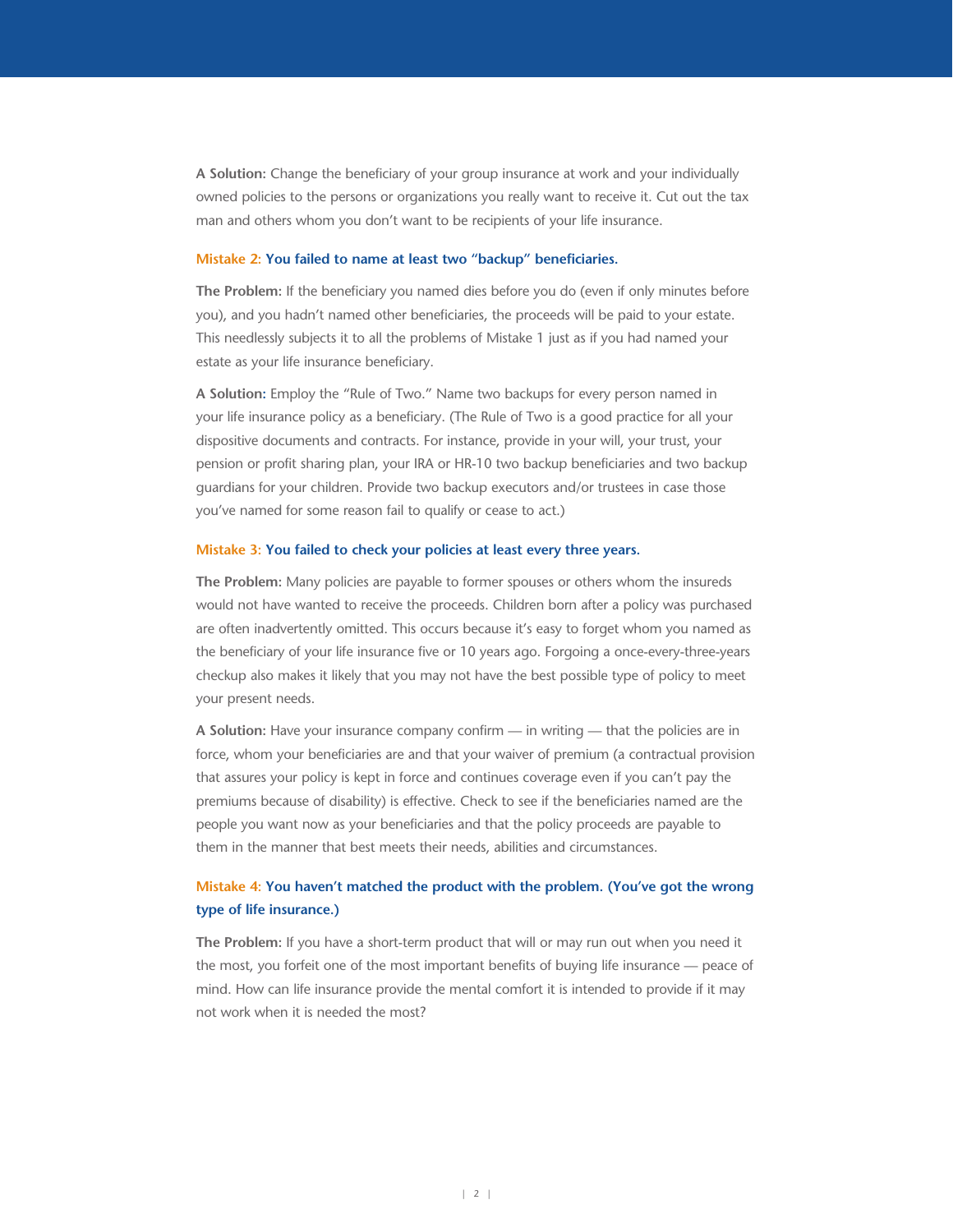**A Solution:** Check with a knowledgeable professional to see if you have the right type of life insurance for your present needs and circumstances. There are many new types of policies that have become available in the last few years that were not possible or even considered in the past. These policies may be more appropriate to your present needs and circumstances than your current coverage.

Never drop a policy before demanding a written list of the disadvantages and downsides. For instance, typically, if you replace an old policy with a new one, your new contract will be contestable by the insurer for the next two years. Don't drop a policy because you are wealthy with other assets unless you are sure that property can be converted into immediate cash without a big loss. Don't switch to a new policy because the one you have is "old fashioned." Some older policies allow borrowing at five or six percent and are paying dividends that equal or exceed premiums. (If you really need more coverage, the smartest course of action may be to keep the policy you have and obtain a new, separate policy.) Ask questions. Demand answers. If an interest rate is shown in one company's illustration, make sure it's reasonable for the long term and then make sure the same rate is used in all comparisons. Before switching, ask to see if a tax deferred Section 1035 policy exchange is possible.

# **Mistake 5: The amount of your personal coverage is inadequate for your family's financial security goals.**

**The Problem:** Who's going to pay for your family's food, clothing, shelter and education costs for the next X years? (Figure roughly that to raise a child through age 21— excluding college costs — the average cost exceeds \$250,000, with about \$70,000 for food alone!) Will those you love have enough after taxes, the payment of debts and other expenses to just go on living? If you haven't recently checked, how do you know?

**A Solution:** Obtain a no-nonsense insurance analysis of what you have and what your family will need if you die — and what you would need if you became disabled. A couple of hours with a competent professional may save your family's financial way of life.

Over and above all the amounts necessary to keep your family at the standard of living you feel is appropriate, consider having your spouse own and be beneficiary of life insurance equal to at least one year's gross income on your life. This is what is often called a "Survivor's Shock Absorber." Psychologically, this "buys time" for the surviving spouse to adjust. He or she knows that — financially, at least — for one whole year nothing has to change and no snap decisions are necessary about moving or making radical adjustments in lifestyle.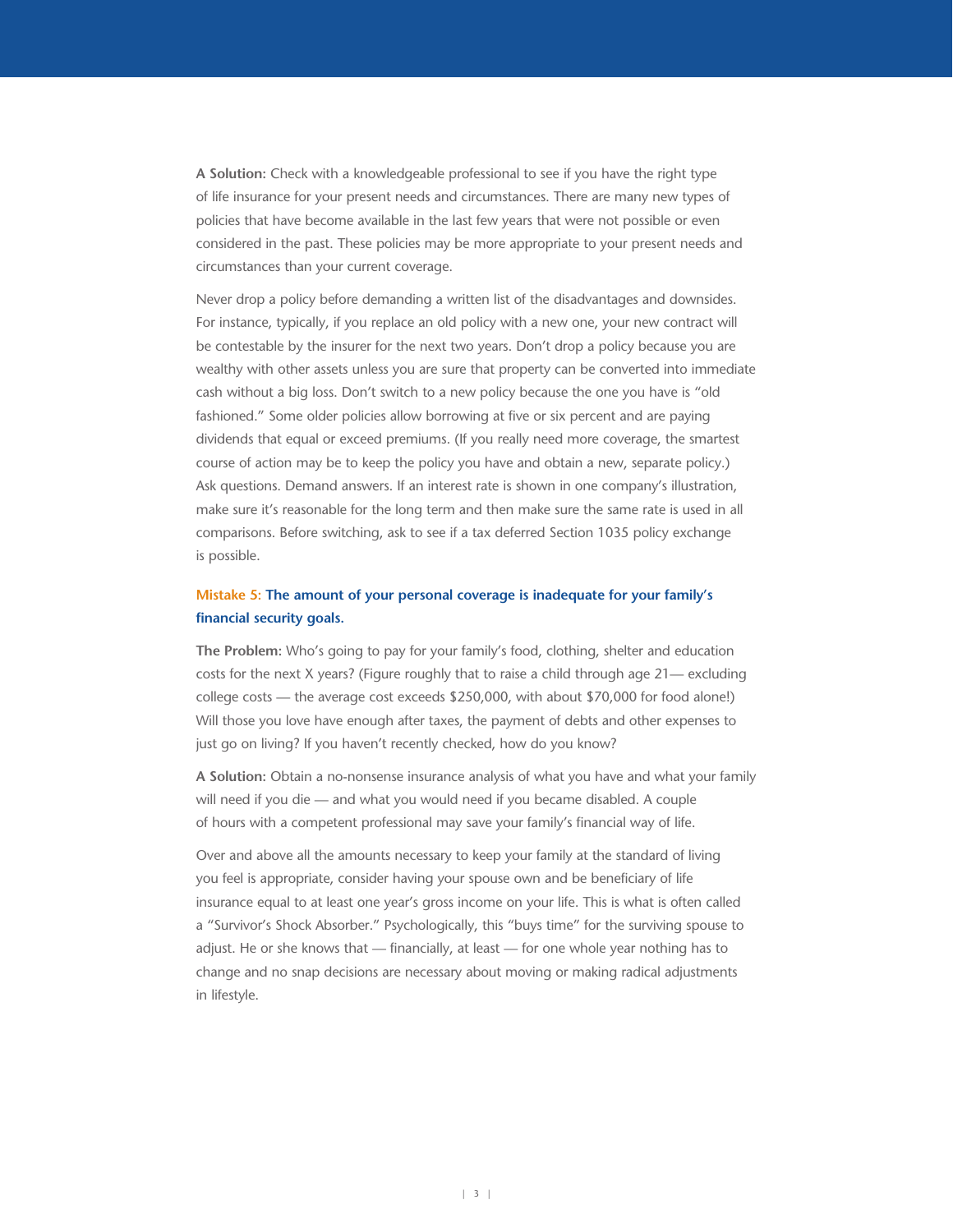#### **Mistake 6: Your policy is payable outright to your minor children or grandchildren.**

**The Problem:** Improper disposition of assets is one of the most frequent and serious of all estate planning errors. It occurs when the wrong asset goes to the wrong person at the wrong time in the wrong manner. Equal is not necessarily equitable. Perhaps your children have different needs. Should they all receive equal shares of your life insurance? Should they receive their shares outright? Are they currently mature enough to handle such a large amount? Are they sophisticated enough to invest it wisely? In many cases, state law will tie up those proceeds and make it expensive or time consuming for minor beneficiaries to use the money. Why? Because minors are under a legal disability. No insurance company will knowingly pay large amounts outright to minor children. So a guardian or custodian will have to be appointed by a court at your children's expense to dole out their money to them.

**A Solution:** Often, the best solution is to set up a trust for your spouse and children and name the trust as the recipient of your life insurance proceeds. You can build in a great deal of flexibility and sidestep a number of the legal restrictions imposed on outright distributions. This is a much safer and surer way to provide financial security for those who can't or don't want to handle large sums of money or other assets. A very costeffective alternative, where the amount involved is more modest (or for any reason a trust is impractical or not desired), is to have the insurer pay out policy proceeds under what is called a "settlement option," which provides a steady and consistent small amount of cash monthly over a long period

of time.

#### **Mistake 7: All the insurance on your life is owned by you.**

**The Problem:** If your estate is likely to be large enough to be exposed to federal estate taxes, owning insurance in your own name may lead to needless federal estate tax inclusion that in turn usually results in unnecessary federal (and, in some cases, state) estate tax liability.

**A Solution:** To avoid federal estate tax on life insurance proceeds, you may want to have a trust or an adult beneficiary purchase, own and be recipient of insurance on your life. If you never own the policy or have any rights in it, under present tax law, it can't be included in your estate (even if you give your adult child or trustee cash gifts that are then used to pay premiums).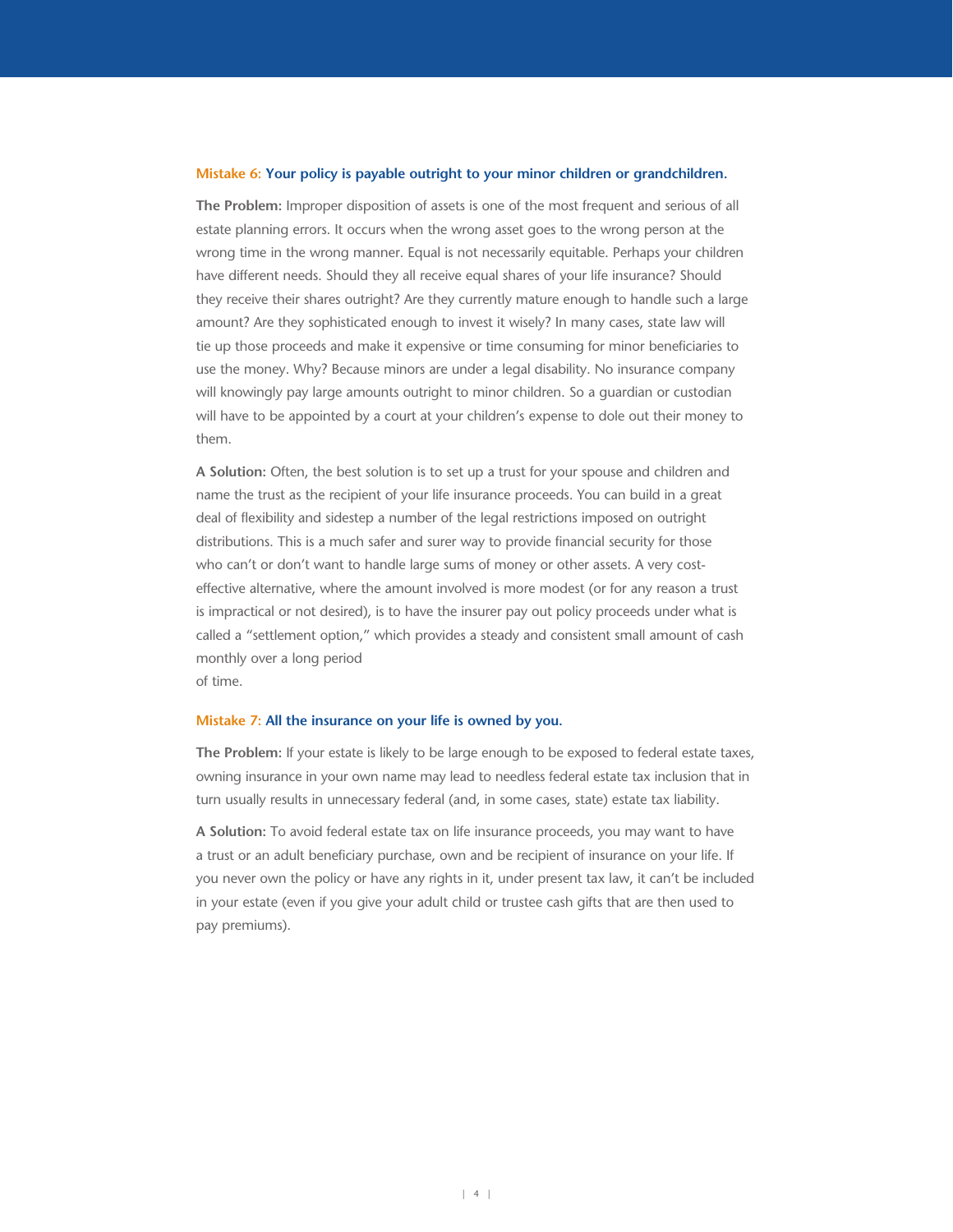# **Mistake 8: You haven't checked to see if your business or professional practice can provide insurance on a more efficient basis.**

**The Problem:** If you own, control or have a voice in the decision-making process of a closely or publicly held business, those business dollars may be much more tax- and cashflow-cost effective than dollars you take out of your own pocket to provide for your family's financial security. In a nutshell, it may be costing more than it should if you are paying for life insurance entirely with after-tax personal dollars.

**A Solution:** Consider with your financial advisors how to maximize business-sponsored life insurance benefits. Ask for a breakdown of the advantages and disadvantages of DBO (Death Benefit Only) plans, Nonqualified Deferred Compensation, Section 162 Plans, Group Term Life Insurance, Group Term Carve-Outs, and Split Dollar Life Insurance. If your business is incorporated and any of these terms are unfamiliar to you, it's a good sign that you need to look into what such plans can do for you and your family.

# **Mistake 9: You forgot that term insurance (including group term coverage) runs out and/or becomes prohibitively expensive to carry.**

**The Problem:** We tend to confuse the terms "low outlay" with "inexpensive." Low outlay is a measurable relationship of the premium dollars required to carry one policy with the number of dollars to purchase another policy. Term insurance will almost always require a lower outlay than whole life of any type. "Inexpensive" is a term that demands that we measure what our dollars have accomplished, i.e., the relative cost efficiency of meeting our goal. You should be asking, therefore, "What type of life insurance policy has the highest probability of accomplishing my objectives?" If the policy never accomplishes your objective(s), it is the most expensive — no matter how low the outlay!

**A Solution:** Use temporary (term) products (such as term insurance) when the duration of the need is definitely short term. Use long-term products, such as a form of permanent insurance, when the need is long term or indefinite. Use a combination of term and whole life if you are not sure how long the need will last or if your cash flow is inadequate to meet the need totally with a form of permanent coverage. In other words, "match the product to the problem." If term insurance is appropriate to solve the problem, consider long-term, locked-in-price term contracts — but be sure you can convert to a viable permanent contract at a reasonable price. You'll want permanent coverage for business and estate liquidity needs if you are highly successful. You'll want permanent coverage if you are not financially successful since it may be the only way to support the lifestyle of those you love. You'll want permanent coverage if you've misjudged the length of the duration of the need. For instance, many individuals mistakenly thought the cost of their lifestyle would drop at retirement, while many others never anticipated the need to provide financial support for parents (and even children) after they (the insureds) retired.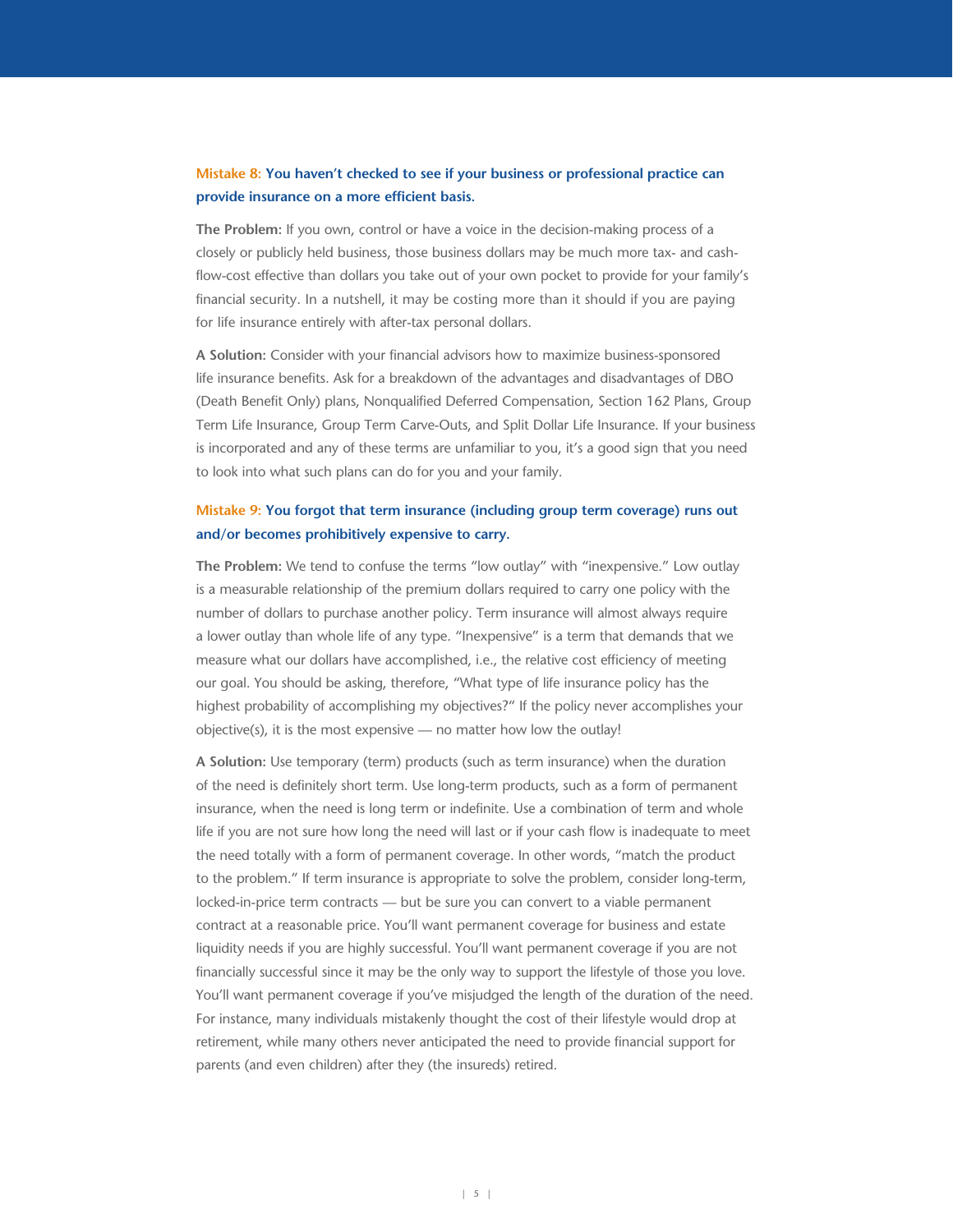#### **Mistake l0: You buy life insurance as though it were a commodity.**

**The Problem:** If you think all life insurance — even from the same company — is equal, think again. For instance, a mistake in setting up life insurance can cost tens of thousands of dollars! Transfer life insurance to the wrong party in the wrong manner and the income taxfree status of the death proceeds is lost. Instead of being income tax-free, the death benefit is taxable.

**A Solution:** How life insurance is arranged and the quality of advice and the peace of mind you gain when it is properly coordinated to most efficiently and effectively accomplish your objectives can make all the difference. For instance, by setting up life insurance through an irrevocable life insurance trust rather than owning it outright, it's possible to save a significant portion of the death benefit from federal and state death taxes.

Search out a competent, compassionate professional who "gets things done," and who, after listening to you and asking you questions, puts your priorities and best interests first. Look for someone willing to pay the price of establishing a relationship rather than someone looking for a quick sale. You need a person who will keep you informed when the tax laws change and make sure you're up to date on the legitimate tax-saving mechanisms under the tax law.

Life insurance contracts are not all alike. The lowest price or the highest possible return are not always the hallmark of the right policy. Economic history proves the danger of always shopping for the lowest priced policy. The records show that many insurance companies that didn't have the lowest premiums or offer to pay the highest dividends are the companies that were (and continue to be) the most financially sound and fiscally responsible. There is a difference in the quality of insurance companies that stand behind the policy that you buy!

One good way to judge an insurance company's quality is by examining the type of person who serves as the company's agent. Ask for references. Talk to other people who have dealt with that agent. Find out if the agent is (or is studying to become) a CLU (Chartered Life Underwriter), ChFC, (Chartered Financial Consultant), CFP (Certified Financial Planner) or has an MSFS (Master of Science in Financial Services). Ask your professional when he or she took his or her last continuing education course in insurance, income taxation or estate planning.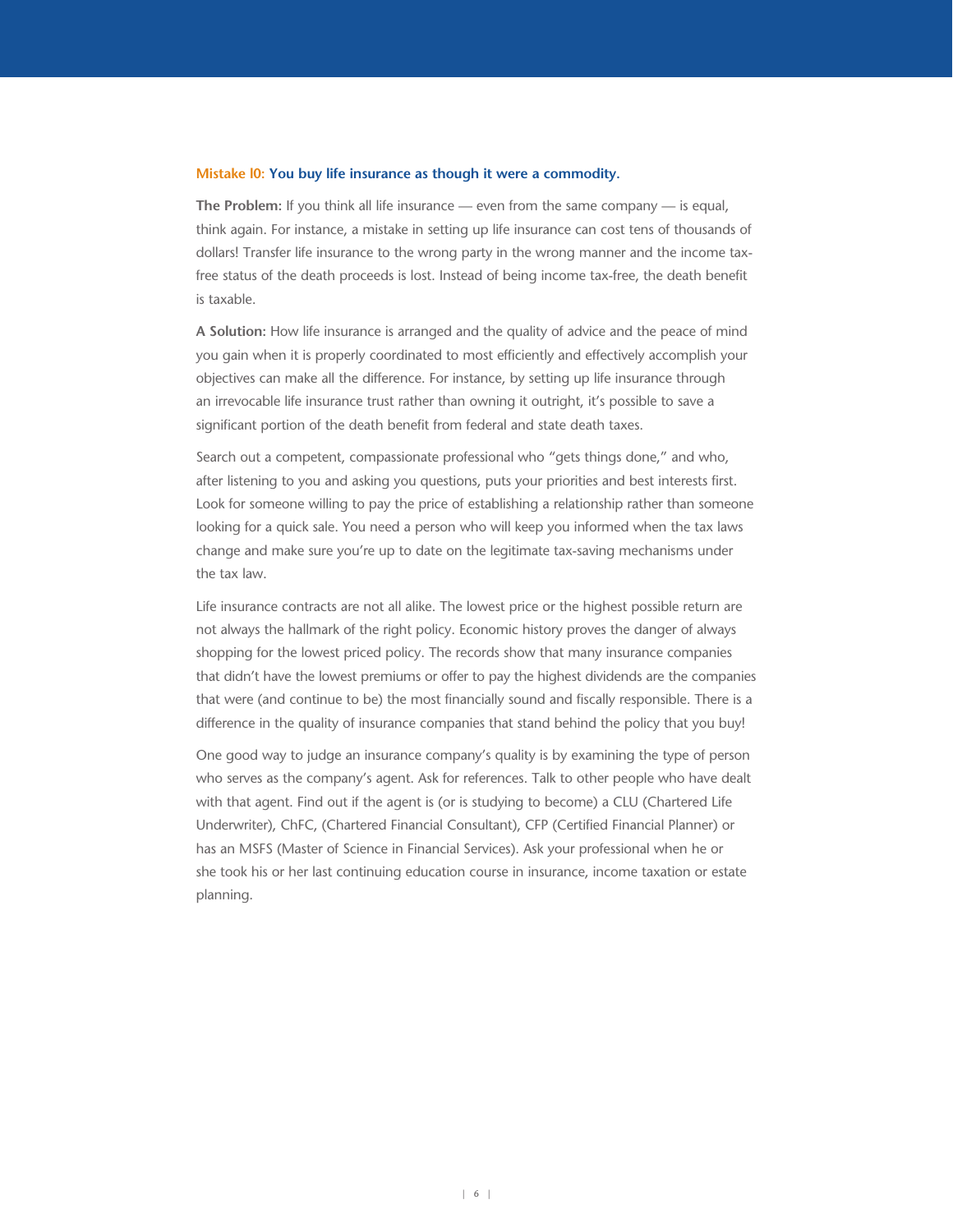**Conclusion: Life insurance may be one of the most important purchases you (and/or your business) will ever make. As is the case with any important purchase, it pays dividends to avoid the pitfalls into which you can so easily fall.**

**You can help avoid these common mistakes if you follow this simple checklist:**

- 1. Don't name your estate as the beneficiary of your insurance.
- 2. Name at least two backup beneficiaries.
- 3. At least every three years, request a written confirmation of the status of your policies and beneficiaries.
- 4. Match the product to your problem. Be sure you've got the right policy for your needs.
- 5. Above all, be sure you've got enough life insurance to provide food, clothing, shelter and pay off your debt so that those you love can continue in their present lifestyle.
- 6. Don't name minors as outright beneficiaries. Consider a trust or settlement option.
- 7. Consider a transfer of life insurance to others to save federal estate taxes.
- 8. Check to see if your business or professional practice can provide your family with insurance on a more cost-effective basis.
- 9. Remember that term insurance by definition runs out and contractually becomes more expensive as you grow older.
- 10. Don't buy life insurance as though it were a commodity. The knowledge of the agent with whom you deal and the integrity of the insurer and its commitment to service can make a major difference as to how cost effective your insurance will be.

## FOR YOUR INFORMATION

To learn more about life insurance planning, you may want to read Steve Leimberg's books, *Tools and Techniques of Life Insurance Planning* (800-543-0874), *Tax Planning with Life Insurance: Financial Professional's Edition* (800-950-1216) and *The Book of Trusts, 4th Edition* (610-924-0515). Also, be sure to contact the professional who cared enough to provide you with this brochure.

*Stephan R. Leimberg is an attorney and the CEO of Leimberg Information Services, Inc. (http://www.leimbergservices.com), a provider of commentary on recent cases, rulings and legislation to legal, accounting and financial service professionals; CEO of Leimberg and LeClair, Inc. (http://www.leimberg.com), an estate and financial planning software company in Bryn Mawr, Pennsylvania; and president of Leimberg Associates, Inc., a software and publishing company.* 

*© 2006 reprints of this and other estate and financial planning articles are available from Leimberg Associates, Inc., 144 W. Eagle Road, Havertown, PA 19083, 610-924-0515, www.leimberg.com.*

*Stephan R. Leimberg and Leimberg Information Services, Inc. are not affiliated with any company of the Principal Financial Group.*